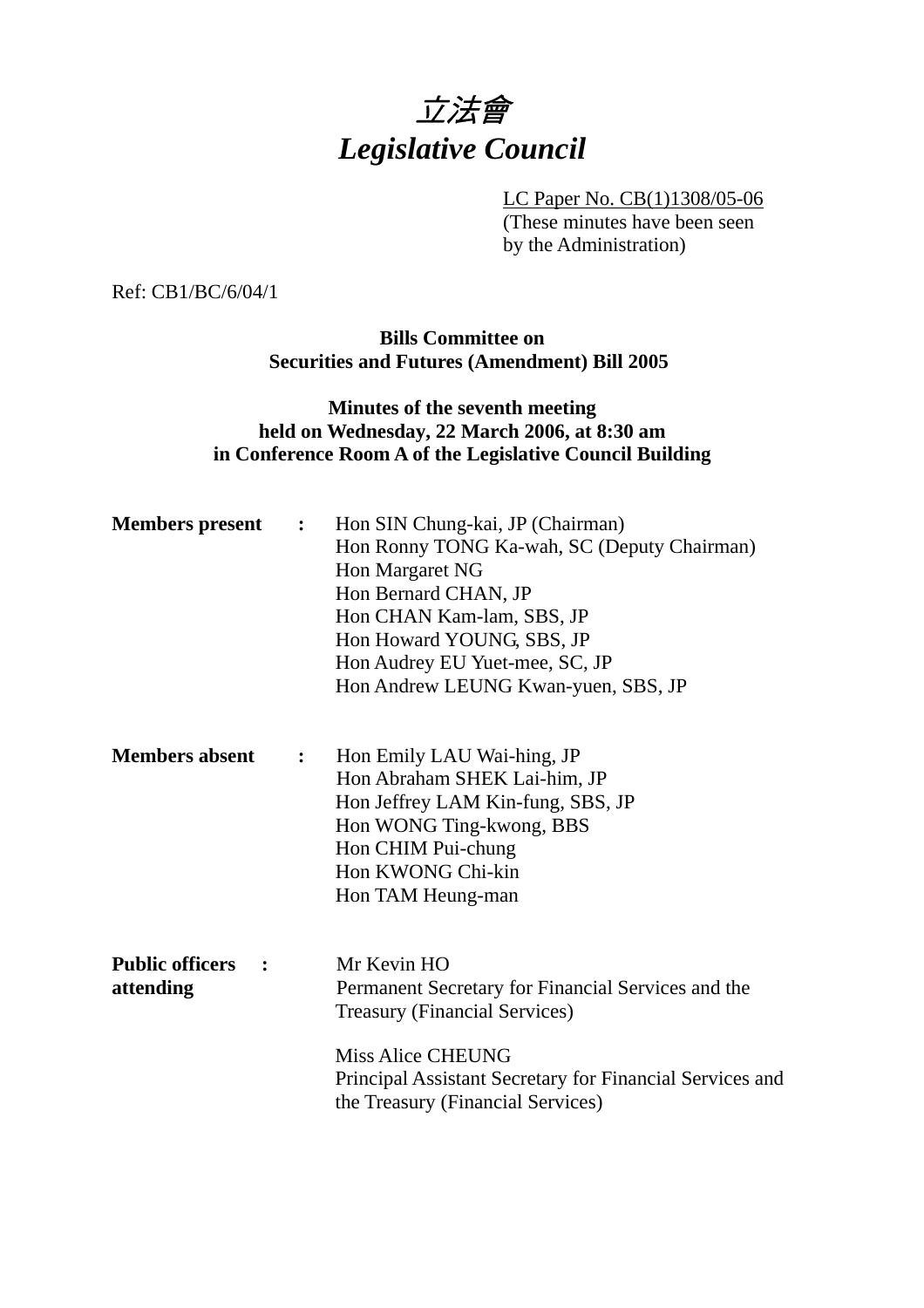|                                    |                | <b>Miss Aubrey FUNG</b><br>Assistant Secretary for Financial Services and the<br><b>Treasury (Financial Services)</b><br>Ms Shandy LIU<br><b>Senior Government Counsel</b><br>Department of Justice |
|------------------------------------|----------------|-----------------------------------------------------------------------------------------------------------------------------------------------------------------------------------------------------|
| <b>Attendance by</b><br>invitation | $\ddot{\cdot}$ | <b>Securities and Futures Commission</b><br>Mr Martin WHEATLEY<br>Chairman<br>Miss Doris PAK<br><b>Commission Secretary</b>                                                                         |
| <b>Clerk in attendance :</b>       |                | <b>Miss Polly YEUNG</b><br>Chief Council Secretary (1)3                                                                                                                                             |
| <b>Staff in attendance</b>         | $\mathbf{r}$   | Mr KAU Kin-wah<br>Assistant Legal Adviser 6                                                                                                                                                         |
|                                    |                | Ms Rosalind MA<br>Senior Council Secretary (1)8                                                                                                                                                     |

# **I Confirmation of minutes and matters arising**

| (LC Paper No. $CB(1)1062/05-06$ | - Minutes of meeting held on |  |  |
|---------------------------------|------------------------------|--|--|
|                                 | 14 February 2006)            |  |  |

The minutes of the meeting held on 14 February 2006 were confirmed.

# **II Paper issued since last meeting**

| (LC Paper No. $CB(1)911/05-06(01)$ | - Information note on "Informal     |
|------------------------------------|-------------------------------------|
|                                    | meeting between Legislative         |
|                                    | Council Members and Mr John         |
|                                    | TINER, Chief Executive of the       |
|                                    | Financial Services Authority of the |
|                                    | United Kingdom held on 2            |
|                                    | February 2006" prepared by the      |
|                                    | Secretariat)                        |

2. Members noted the above information note issued since the last meeting.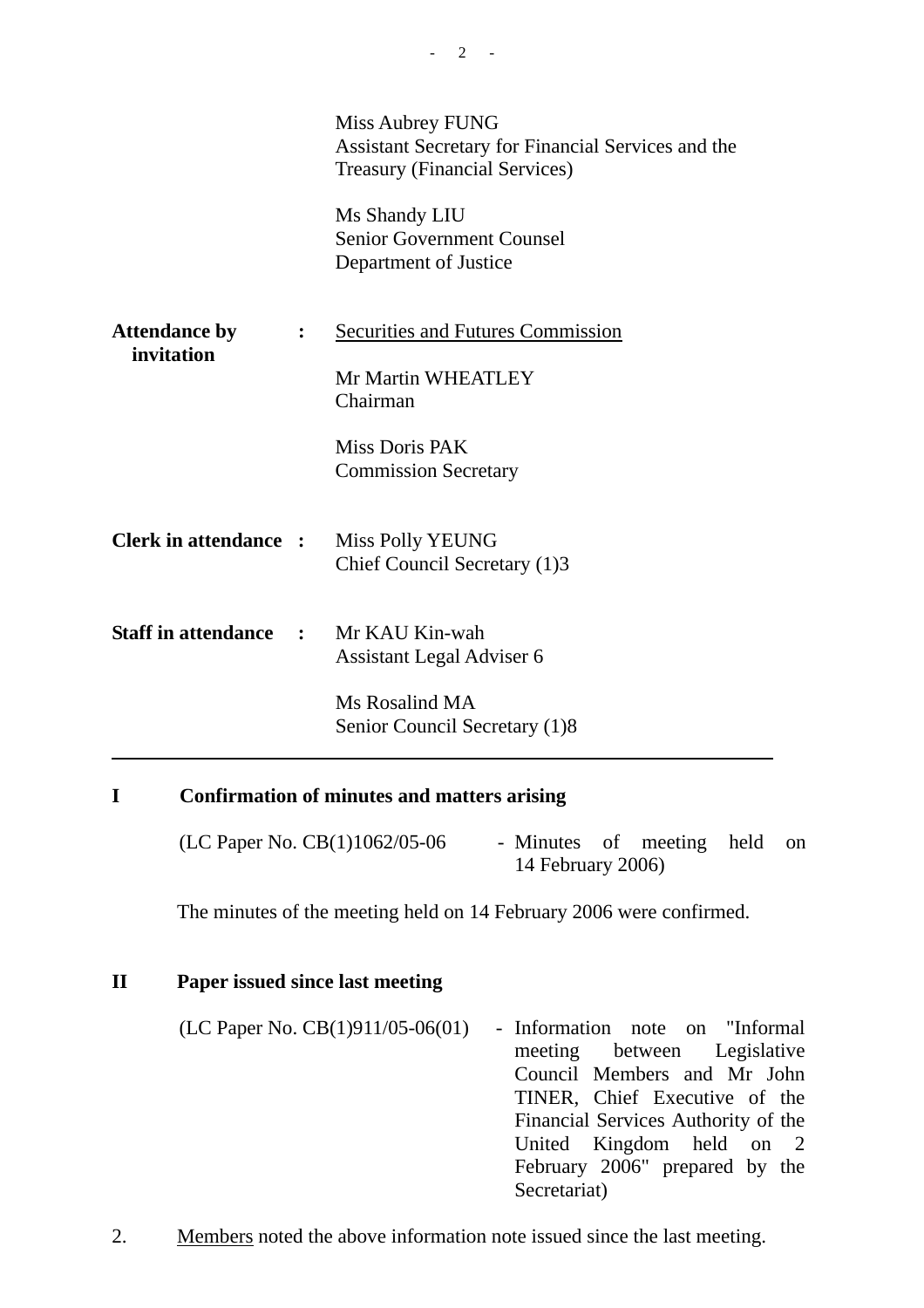## **III Meeting with the Administration and the Securities and Futures Commission**

| - Issues arising from the meeting held on 14 February 2006 |                                                                                                                                            |
|------------------------------------------------------------|--------------------------------------------------------------------------------------------------------------------------------------------|
| (LC Paper No. CB(1)1088/05-06(01)                          | - Administration's response to the<br>issues raised at the meeting on 14<br>February 2006                                                  |
| LC Paper No. CB(1)1084/05-06                               | - Hon Emily LAU's suggestion to<br>enhance accountability of the<br><b>Securities and Futures Commission</b>                               |
| - Clause by clause examination of the Bill                 |                                                                                                                                            |
| LC Paper No. CB(1)800/05-06(01)                            | - Administration's response to the<br>issues raised at the meeting on 5<br>2005 (with proposed<br>July<br>amendments to the Bill attached) |
| LC Paper No. $CB(1)1344/04-05(01)$                         | - Marked-up copy of the<br>Bill<br>prepared by the Legal Service<br>Division                                                               |
| LC Paper No. LS43/04-05                                    | - The Legal Service Division Report<br>on the Bill                                                                                         |
| LC Paper No. CB(3)439/04-05                                | - The Bill                                                                                                                                 |
| SUB12/2/1(2005)Pt.5                                        | - The Legislative Council Brief<br>issued by the Financial Services and<br>the Treasury Bureau)                                            |

3. The Bills Committee deliberated (Index of proceedings attached at **Appendix**).

#### Delineation of roles and responsibilities between the future Chairman and the Chief Executive Officer (CEO) of the Securities and Futures Commission (SFC)

4. Referring to the recent row between the senior management and the Chairman of the Kowloon-Canton Railway Corporation (KCRC), some members were of the view that the Administration should critically re-examine its current proposal on splitting the functions of the SFC Chairman, in particular the dire consequences which could result from unclear delineation of responsibilities between the Chairman and the CEO. Members noted the Administration's advice that the split model currently proposed would strengthen the internal checks and balances of SFC and that it did not anticipate any problem of cooperation between the two key personnel under the split model. Notwithstanding the Administration's advice, some members urged the Administration to learn from the experience of the KCRC incident and set out in unequivocal terms the division of roles and responsibilities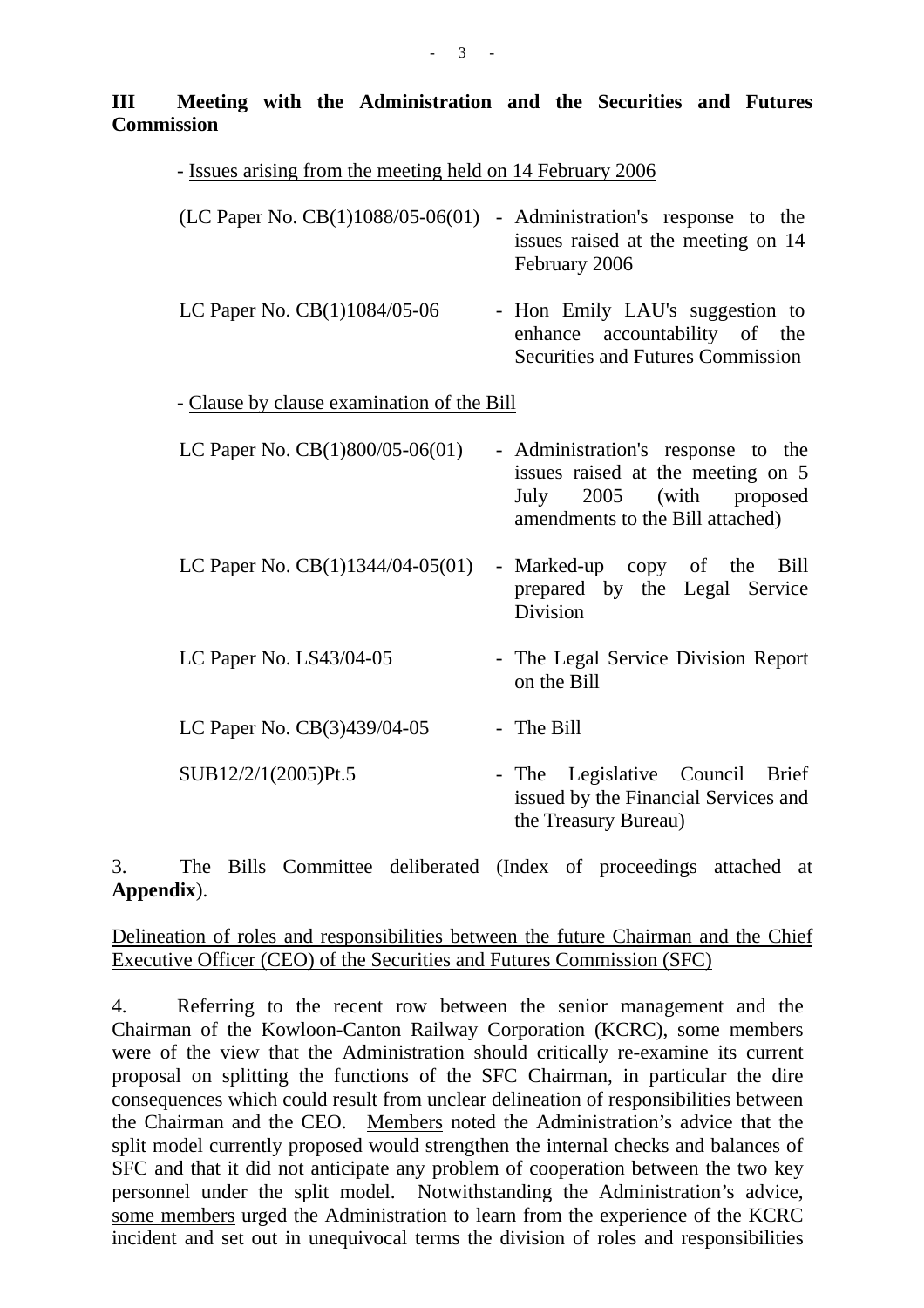between the future Chairman and the CEO to ensure the smooth functioning of SFC.

# Section 11(1) of the Securities and Futures Ordinance (Cap. 571) (SFO)

5. Some members expressed grave concern that the existing section 11(1) of SFO which provided the Chief Executive (CE) with the power to give written directions to SFC, might compromise the independence of SFC. While noting the Administration's explanation that the provision was a reserve power and a tool of last resort for the Government to implement necessary remedial measures in the most pressing and extreme circumstances, some members maintained their reservation on whether the provision of such a reserve power over the regulator was necessary and in line with the international practice. Some members recapped their concern that section 11(1) should be deleted altogether to remove any possibility of Government intervention in the regulation of the securities and futures market. In this connection, the Administration was requested to provide information on whether a similar reserve power over the regulator was given to the executive government under the legislation of other jurisdictions. Mr CHAN Kam-lam however considered the provision of the reserve power acceptable as the Government should be equipped with the necessary power to deal with the most extreme and pressing circumstances.

6. In connection with the KCRC incident, some members asked whether, in resolving the dispute, CE had exercised any reserve power comparable or similar to section 11(1) of SFO. The Administration was requested to give its advice in this regard. Members also requested the Administration to advise whether it was contemplated that section 11(1) of SFO would be invoked by CE to deal with similar disputes that might arise between the senior management and the SFC Chairman in the future.

7. On the Administration's proposal to amend section 11(1) of SFO to require CE to consult the CEO instead of the Chairman before giving written directions to SFC, some members remained unconvinced by the Administration's reasons put forward in its paper (LC Paper No. CB(1)1088/05-06(01)). They stressed that as the written directions would only be given under very exceptional circumstances, the future Chairman of SFC, being the head of the Commission and responsible for the overall policies and directions of SFC, should be consulted before CE gave any written directions to SFC. It would be illogical and unreasonable to relegate the consultation requirements to the level of the CEO. Moreover, these members further pointed out that as the written direction would likely concern matters of great importance, the consultation requirement might even need to be further strengthened by requiring CE to consult both the Chairman and the CEO as well as the SFC Board before giving directions to SFC.

8. Members noted the Administration's explanation that the reserve power under section 11(1) of SFO would not be used lightly and would only be exercised judiciously for unforeseen and extreme scenarios, such as when there were possible threats to the financial stability of Hong Kong and its status as an international financial centre. Extending the consultation requirement to the Chairman or/and the SFC Board would take time, add complications and restrain the flexibility of CE in issuing timely directions to SFC during emergencies. Moreover, being the head of the executive arm, the CEO was considered by SFC to be in the best position to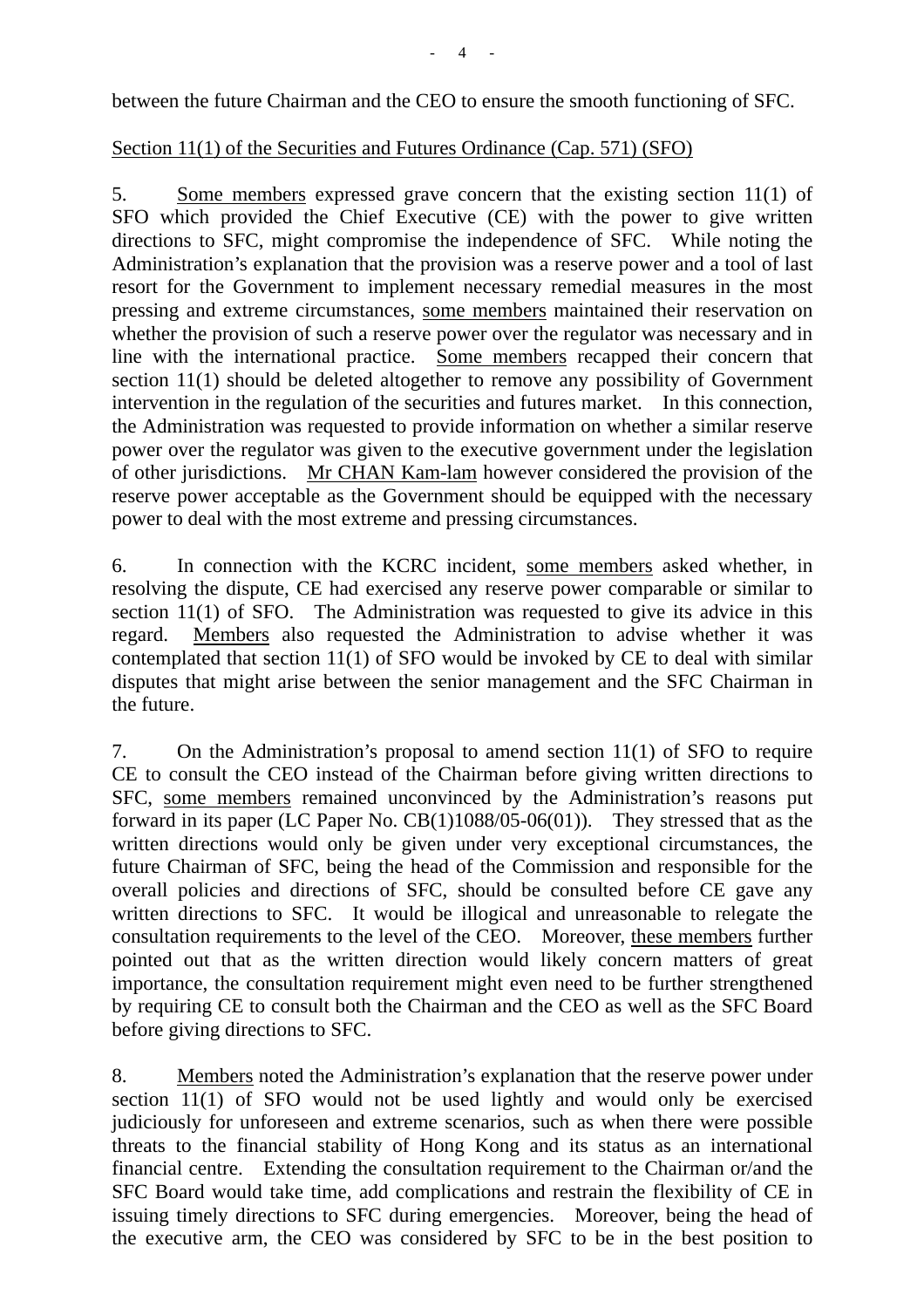respond to or advise CE on what was achievable as to the subject of the written directions under section 11(1) of SFO. The Administration considered it more appropriate to impose an administrative obligation on the CEO to consult the Chairman and any other member(s) of the Commission as appropriate, instead of imposing a legal obligation on the CE to consult both the Chairman and the CEO, or the SFC Board as a whole. Mr CHAN Kam-lam considered the proposed requirement for CE to consult only the CEO before giving written directions to SFC under section 11(1) acceptable.

#### Safeguards against conflict of interests

9. Referring to the additional safeguard to be imposed on the future SFC Chairman, i.e. He/she should not have any material interest in any principal business activity or be involved in any material business dealing with a listed company or any person or institution engaged in activities regulated by SFC (paragraph 23(ii) of LC Paper No. CB(1)1088/05-06(01)), the Chairman enquired about the circumstances which constituted "material interest" and "material business dealing", such as reference to precedent cases under the Companies Ordinance (Cap. 32). In particular, the Chairman sought the Administration's advice on whether a conflict of interests would arise if the future SFC Chairman was a partner of a law firm whose client was a listed company regulated by SFC. He was also concerned whether the additional safeguard would be effective in avoiding conflict of interests and ensuring the independence of the future Chairman given that it was not a statutory requirement and failure to comply with the requirement would not be an offence. He requested the Administration to explain why the requirement was not to be provided in the legislation.

#### Accountability of the future Chairman and the CEO of SFC

10. To enhance the accountability of the Chairman and the CEO of SFC to the legislature, the Administration was requested to consider Ms Emily LAU's suggestion of including a provision in the current Bill with reference to the relevant provisions in the Urban Renewal Authority (URA) Ordinance (Cap. 563) (section 9) and the KCRC Ordinance (Cap. 372)(section 6A) requiring the Chairman and the CEO of these bodies to attend meetings of committees and subcommittees of the Legislative Council when requested. Members noted the Administration's initial response that given the differences in the objectives of the corporations, it might not be appropriate for the provisions applicable to URA and KCRC to be extended to SFC. Moreover, the Administration pointed out that SFC had all along been cooperative with the Legislative Council (LegCo) in arranging its representatives to attend meetings of committees and subcommittees of the LegCo. The LegCo was also provided with the power to order attendance of witnesses under the Legislative Council (Powers and Privileged) Ordinance (Cap. 382). The Chairman requested the Administration to provide its response in writing for members' consideration.

#### Quorum for meetings of the Commission

11. Members noted that the Administration had not stipulated in the legislation that the future SFC Chairman was non-executive. Referring to existing section 16 of Part 1 of Schedule 2 of SFO, members noted the observation of the Assistant Legal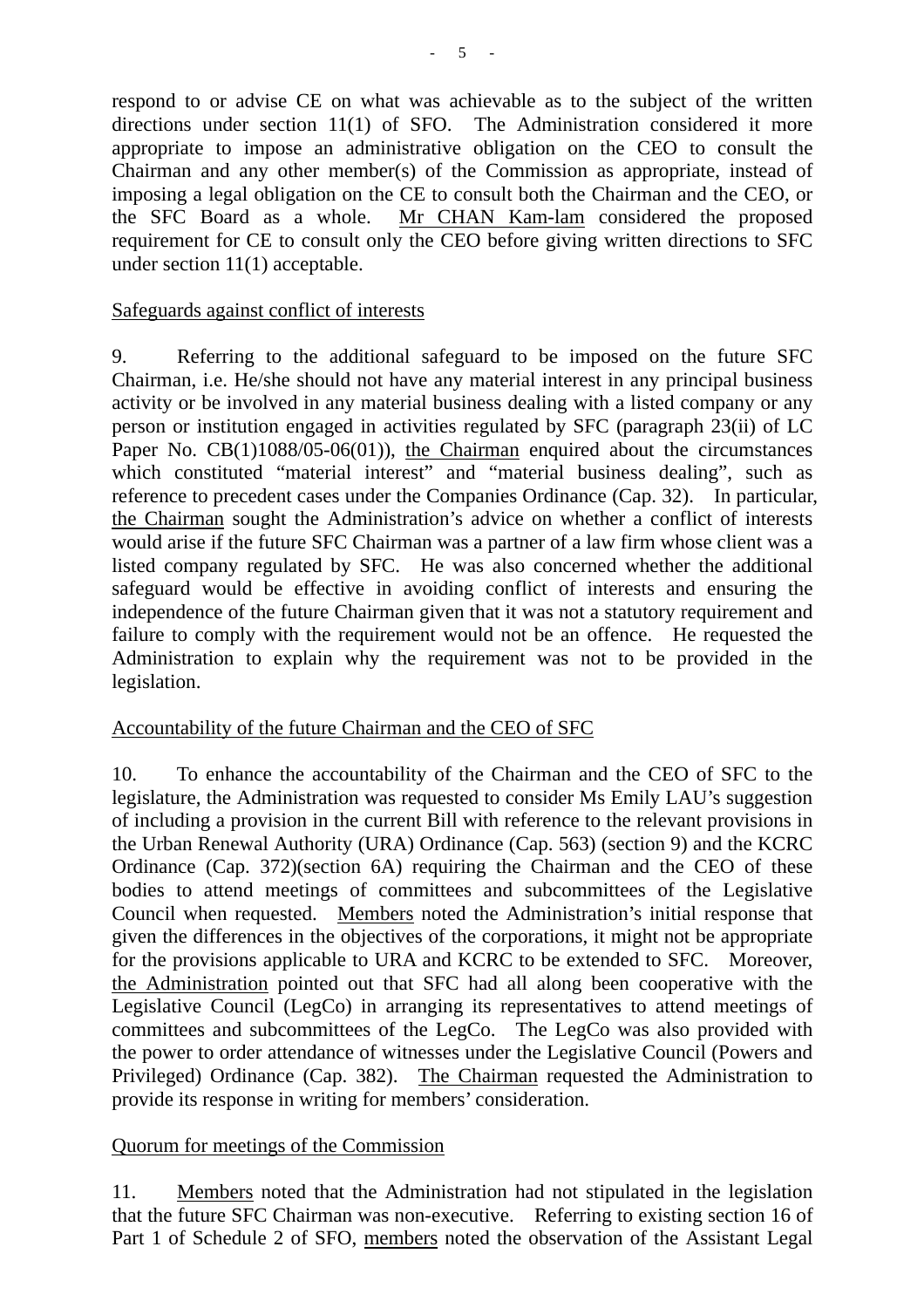Adviser 6 (ALA6) that the attendance of the future SFC Chairman at meetings of the Commission would not be counted for the purpose of forming a quorum for the meeting. In this connection, the Administration was requested to consider the feasibility of revising the aforesaid section of SFO to the effect that for the purpose of a quorum, the attendance of the future SFC Chairman might count.

12. The Bills Committee completed clause by clause examination of the Bill. The Chairman invited members who intended to propose Committee Stage Amendments (CSAs) to the Bill to forward such proposed CSAs to the Secretariat before the next meeting of the Bills Committee to facilitate members' consideration.

(*Post-meeting note*: The information required in paragraphs 5, 6, 9, 10 and 11 above provided by the Administration and SFC was issued to members vide LC Paper No. CB(1)1200/05-06(02) on 29 March 2006.)

#### **IV Any other business**

Date of the next meeting

13. Members agreed that the next meeting of the Bills Committee would be held on Friday, 31 March 2006 at 3:00 pm (or immediately after the House Committee meeting, whichever was later).

14. There being no other business, the meeting ended at 10:30 am.

Council Business Division 1 Legislative Council Secretariat 18 April 2006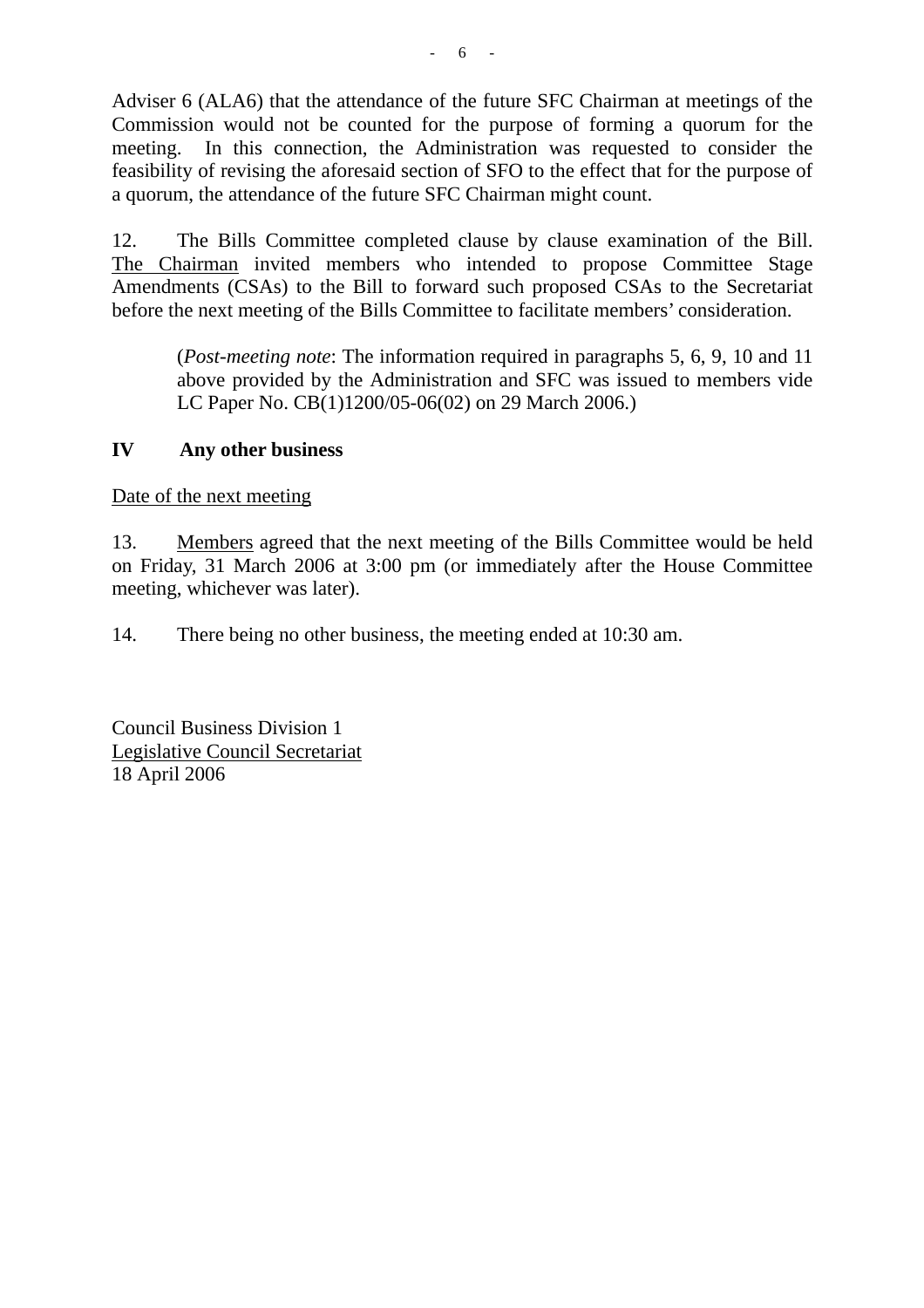#### **Proceedings of the seventh meeting of the Bills Committee on Securities and Futures (Amendment) Bill 2005 on Wednesday, 22 March 2006, at 8:30 am in Conference Room A of the Legislative Council Building**

| <b>Time</b><br><b>Marker</b> | <b>Speaker</b>                                                                                | Subject(s)                                                                                                                                                                                                                                                                                                                                                                                                                                                                                                                                                                                                                            | <b>Action</b><br><b>Required</b> |
|------------------------------|-----------------------------------------------------------------------------------------------|---------------------------------------------------------------------------------------------------------------------------------------------------------------------------------------------------------------------------------------------------------------------------------------------------------------------------------------------------------------------------------------------------------------------------------------------------------------------------------------------------------------------------------------------------------------------------------------------------------------------------------------|----------------------------------|
| $000000 - 000725$            | Chairman                                                                                      | (a) Confirmation of minutes                                                                                                                                                                                                                                                                                                                                                                                                                                                                                                                                                                                                           |                                  |
|                              |                                                                                               | welcoming<br>(b) Introductory<br>and<br>remarks                                                                                                                                                                                                                                                                                                                                                                                                                                                                                                                                                                                       |                                  |
|                              |                                                                                               | Issues arising from the meeting held on 14 February 2006 (LC Paper No. $CB(1)1088/05-06(01)$ )                                                                                                                                                                                                                                                                                                                                                                                                                                                                                                                                        |                                  |
| $000726 - 001128$            | Administration                                                                                | The Administration's briefing on its<br>response to the issues raised at the<br>meeting on 14 February 2006 (LC<br>Paper No. CB(1)1088/05-06(01)).                                                                                                                                                                                                                                                                                                                                                                                                                                                                                    |                                  |
| $001129 - 004636$            | Ms Audrey EU<br>Administration<br>Chairman<br>Margaret NG<br>Mr Ronny TONG<br>Mr CHAN Kam-lam | The view shared by Ms Audrey<br>(a)<br>EU, Ms Margaret NG and Mr<br>Ronny<br><b>TONG</b><br>that<br>the<br>Administration<br>should<br>re-examine its current proposal<br>on splitting the functions of the<br>SFC Chairman in the light of<br>the recent row between the<br>senior management and the<br>Chairman of KCRC.<br>The Administration's<br>advice<br>(b)<br>that the split model<br>would<br>strengthen the internal checks<br>and balances of SFC. It did<br>not anticipate any problems of<br>cooperation between the two<br>under the split model.<br>Concern<br>shared<br>by<br>Ms<br>(c)<br>Margaret NG and Mr Ronny |                                  |
|                              |                                                                                               | TONG that section $11(1)$ of<br>SFO which provided CE with<br>the power to give written<br>SFC,<br>directions to<br>might<br>compromise the independence<br>of SFC.<br>(d)<br>The<br>Administration's<br>explanation that the provision<br>was a reserve power and a tool<br>of last<br>for<br>the<br>resort                                                                                                                                                                                                                                                                                                                          |                                  |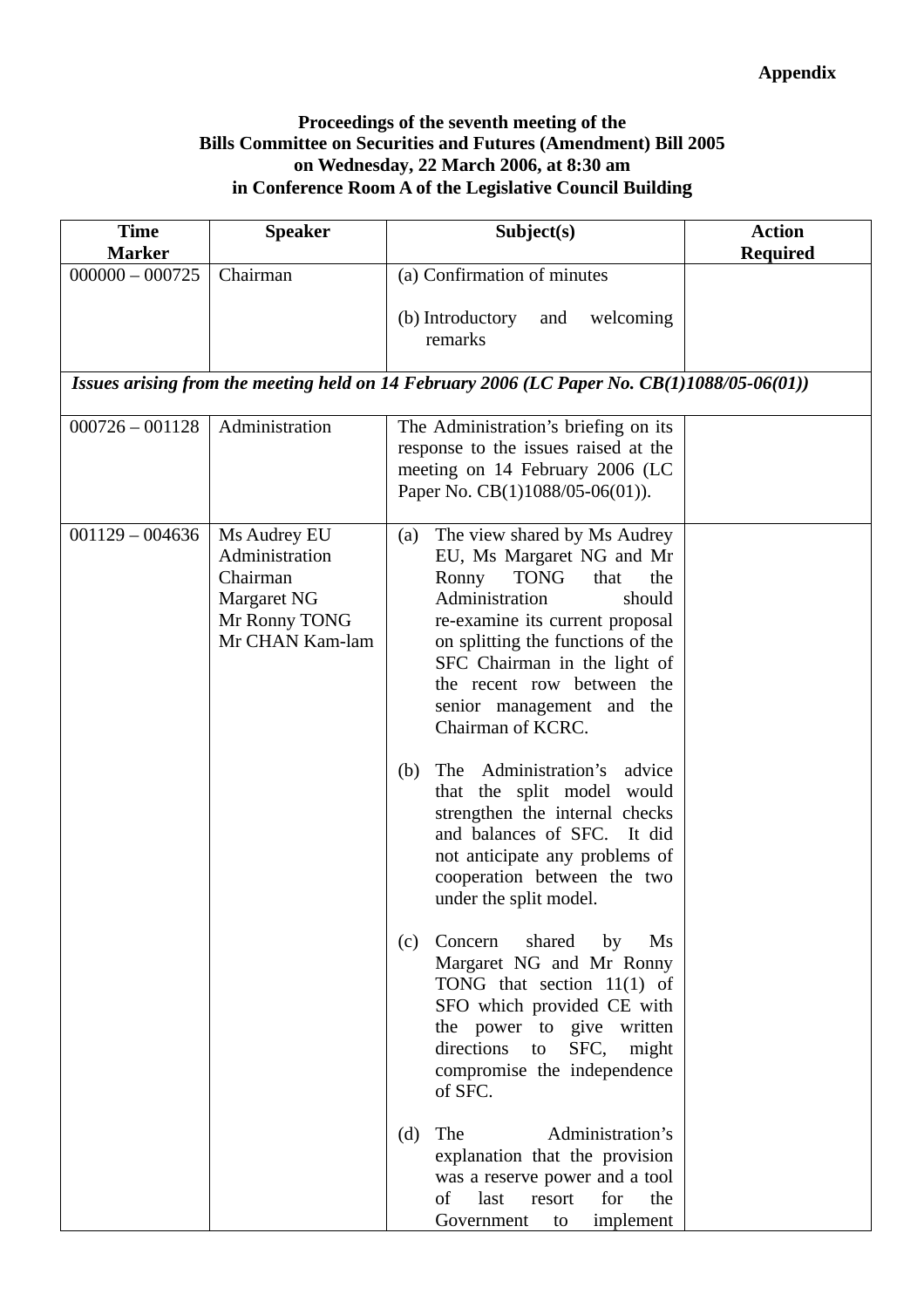| <b>Time</b><br><b>Marker</b> | <b>Speaker</b> | Subject(s)                                                                                                                                                                                                                                                                                                                                                                                                                                                                                  | <b>Action</b><br><b>Required</b>                                                                            |
|------------------------------|----------------|---------------------------------------------------------------------------------------------------------------------------------------------------------------------------------------------------------------------------------------------------------------------------------------------------------------------------------------------------------------------------------------------------------------------------------------------------------------------------------------------|-------------------------------------------------------------------------------------------------------------|
|                              |                | necessary remedial measures in<br>the most pressing and extreme<br>circumstances.                                                                                                                                                                                                                                                                                                                                                                                                           |                                                                                                             |
|                              |                | Ms Margaret NG's query about<br>(e)<br>whether such a reserve power<br>regulator<br>the<br>over<br>was<br>necessary and in line with the<br>international practice.                                                                                                                                                                                                                                                                                                                         | The<br>Administration<br>take<br>follow-up<br>to<br>actions as required in<br>paragraph 5 of the<br>minutes |
|                              |                | Reservation maintained by Ms<br>(f)<br>Audrey EU, Ms Margaret NG<br>and Mr Ronny TONG towards<br>the Administration's proposal<br>to amend section $11(1)$ of SFO<br>to require CE to consult the<br>CEO instead of the Chairman<br>before giving written directions<br>to SFC. Their view that the<br>consultation requirement might<br>need to<br>further<br>be<br>even<br>strengthened by requiring CE<br>to consult both the Chairman<br>and the CEO as well as the<br>whole SFC Board. |                                                                                                             |
|                              |                | The<br>Administration's<br>(g)<br>explanation that requiring CE<br>to consult both the Chairman<br>and the CEO or the whole SFC<br>Board before giving written<br>directions to SFC would not be<br>conducive to facilitating the<br>Administration to respond to<br>critical<br>circumstances<br>by<br>issuing timely directions<br>to<br>SFC.                                                                                                                                             |                                                                                                             |
|                              |                | Ms Margaret NG's concern<br>(h)<br>about<br>the<br>role<br>of<br>the<br>Government in resolving the<br>dispute in the KCRC incident<br>and whether, in resolving the<br>dispute, CE had exercised any<br>reserve power comparable or<br>similar to section $11(1)$ of SFO.                                                                                                                                                                                                                  | Administration<br>The<br>take<br>follow-up<br>to<br>actions as required in<br>paragraph 6 of the<br>minutes |
|                              |                | Mr CHAN Kam-lam's view<br>(i)<br>that the provision of the reserve<br>power was<br>necessary<br>and<br>appropriate as a tool of last<br>dire<br>resort<br>under                                                                                                                                                                                                                                                                                                                             |                                                                                                             |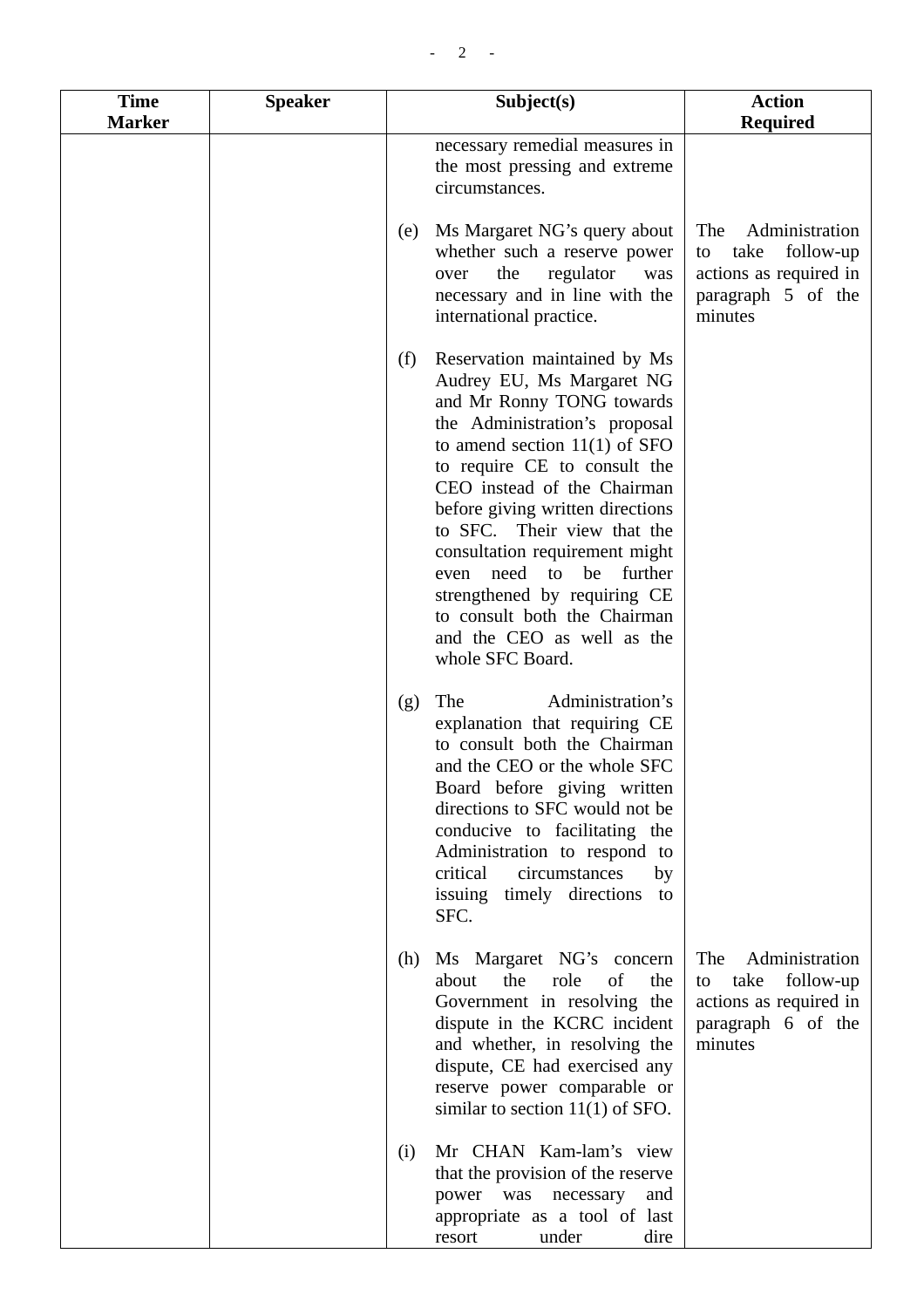| <b>Time</b>       | <b>Speaker</b>                                                       | Subject(s)                                                                                                                                                                                                                                                                                                                                                                                                                                                                              | <b>Action</b>                                                                                               |
|-------------------|----------------------------------------------------------------------|-----------------------------------------------------------------------------------------------------------------------------------------------------------------------------------------------------------------------------------------------------------------------------------------------------------------------------------------------------------------------------------------------------------------------------------------------------------------------------------------|-------------------------------------------------------------------------------------------------------------|
| <b>Marker</b>     |                                                                      |                                                                                                                                                                                                                                                                                                                                                                                                                                                                                         | <b>Required</b>                                                                                             |
|                   |                                                                      | Mr CHAN<br>circumstances.<br>considered<br>the<br>proposed<br>requirement for CE to consult<br>only the CEO before giving<br>written direction to SFC under<br>section $11(1)$ acceptable.                                                                                                                                                                                                                                                                                              |                                                                                                             |
| $004637 - 005216$ | Chairman<br>Administration                                           | Chairman's<br>The<br>for<br>request<br>information on the circumstances<br>which constituted "material interest"<br>and "material business dealing"<br>under the additional safeguard to be<br><b>SFC</b><br>the<br>future<br>imposed<br>on<br>Chairman as stipulated in paragraph<br>23(ii)<br>of<br>LC<br>Paper<br>No.<br>The<br>$CB(1)1088/05-06(01).$<br>Chairman's query on why the<br>requirement was not to be provided<br>in the legislation.                                   | Administration<br>The<br>take<br>follow-up<br>to<br>actions as required in<br>paragraph 9 of the<br>minutes |
| $005217 - 010225$ | Mr Ronny TONG<br>Ms Margaret NG<br>Administration<br>Mr CHAN Kam-lam | Mr Ronny TONG's view that<br>(a)<br>Administration<br>should<br>the<br>learn from the experience of<br>the recent row between the<br>senior management and the<br>Chairman of KCRC and set<br>out in unequivocal terms the<br>division of responsibilities<br>between the future Chairman<br>and the CEO of SFC.<br>The Administration's advice<br>(b)<br>that a clear delineation of<br>roles<br>and<br>responsibilities<br>between the future Chairman<br>and the CEO of SFC had been |                                                                                                             |
|                   |                                                                      | worked out.<br>Ms Margaret NG reiterated<br>(c)<br>about<br>concern<br>the<br>her<br>provision of the reserve power<br>under section $11(1)$ of SFO.<br>Given that the Administration<br>could<br>anticipate<br>the<br>not<br>circumstances under which<br>the power would be invoked,<br>Ms NG queried the need for a<br>such<br>a<br>in<br>the<br>power<br>legislation.<br>The Administration's advice<br>(d)<br>according to<br>that<br>section                                      |                                                                                                             |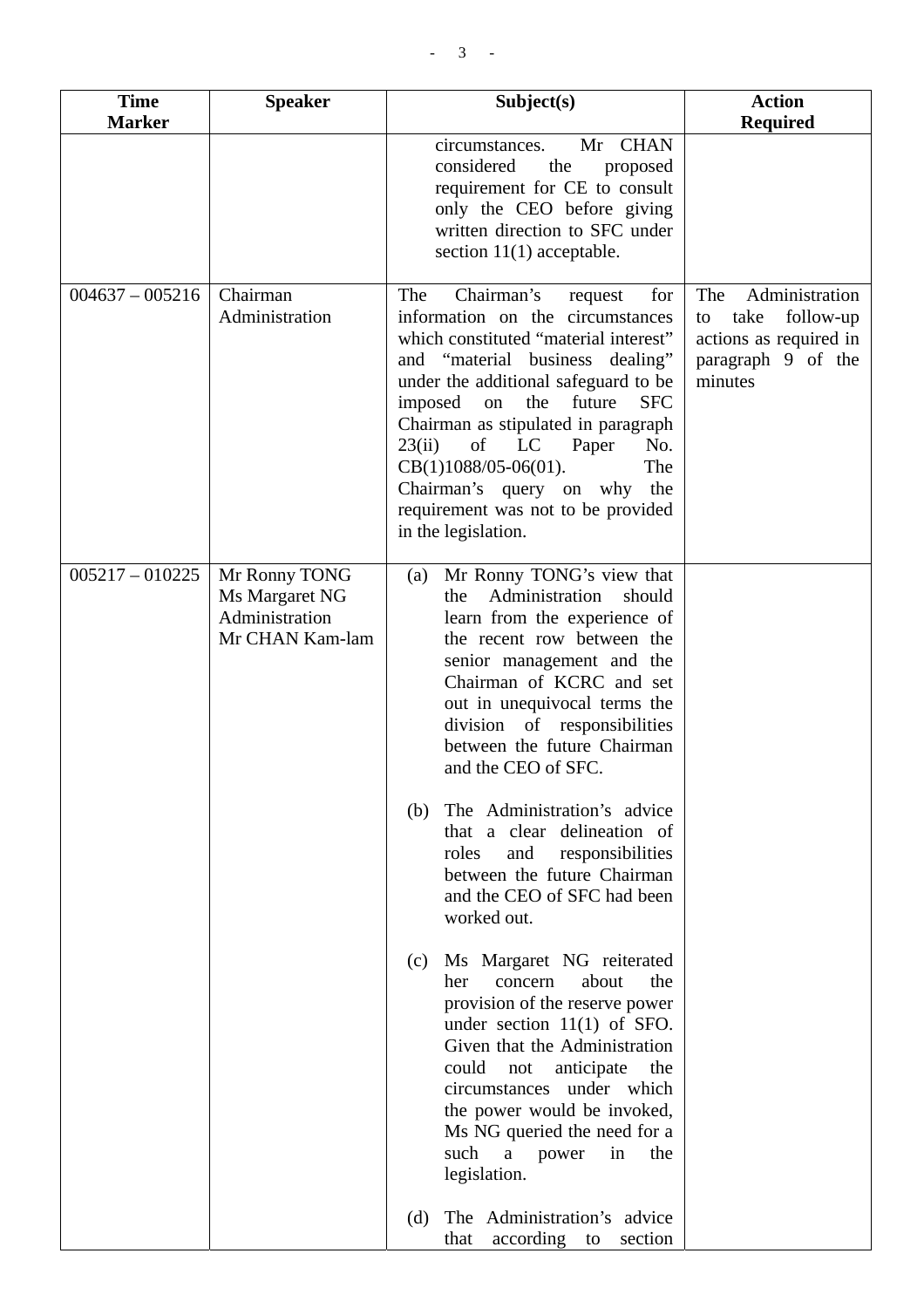| <b>Time</b><br><b>Marker</b> | <b>Speaker</b>                             | Subject(s)                                                                                                                                                                                                                                                                                                                                                                                                                                | <b>Action</b><br><b>Required</b>                                                                             |
|------------------------------|--------------------------------------------|-------------------------------------------------------------------------------------------------------------------------------------------------------------------------------------------------------------------------------------------------------------------------------------------------------------------------------------------------------------------------------------------------------------------------------------------|--------------------------------------------------------------------------------------------------------------|
|                              |                                            | $11(1)$ , CE might only give<br>written direction to SFC upon<br>being satisfied that it was in<br>the public interest to do so.                                                                                                                                                                                                                                                                                                          |                                                                                                              |
|                              |                                            | Mr CHAN Kam-lam believed<br>(e)<br>that CE would only use the<br>power provided under section<br>$11(1)$ under the most pressing<br>and extreme circumstances<br>and in the interest of the<br>Mr CHAN's<br>community.<br>view that the Administration<br>should<br>clear<br>ensure<br>a<br>delineation of<br>roles<br>and<br>responsibilities between the<br>future Chairman and the CEO<br>in the light of the recent<br>KCRC incident. |                                                                                                              |
| $010226 - 011111$            | Chairman<br>Administration<br>Ms Audrey EU | The Chairman referred to Ms<br>(a)<br>Emily LAU's suggestion of<br>including a provision in the<br>current Bill with reference to<br>the relevant provisions in the<br>URA Ordinance (section 9)<br><b>KCRC</b> Ordinance<br>and the<br>$6A$ to<br>(section)<br>enhance<br>accountability of SFC to the<br>(LC)<br>LegCo<br>Paper<br>No.<br>$CB(1)1084/05-06$ .                                                                           | Administration<br>The<br>take<br>follow-up<br>to<br>actions as required in<br>paragraph 10 of the<br>minutes |
|                              |                                            | The Administration's initial<br>(b)<br>response that such explicit<br>provisions might<br>not<br>be<br>as LegCo<br>necessary<br>was<br>already empowered to order<br>attendance of witnesses under<br>Legislative<br>Council<br>the<br>(Powers)<br>and<br>Privileged)<br>Ordinance.<br>Moreover, SFC<br>had all along been cooperative<br>attending meetings<br>of<br>in<br>committees of LegCo                                           |                                                                                                              |
|                              |                                            | Clause by clause examination of the Bill (Annex B to LC Paper No. $CB(1)800/05-06(01)$ )                                                                                                                                                                                                                                                                                                                                                  |                                                                                                              |
| $011112 - 011799$            | Administration                             | Long title and clauses 1 to 2                                                                                                                                                                                                                                                                                                                                                                                                             |                                                                                                              |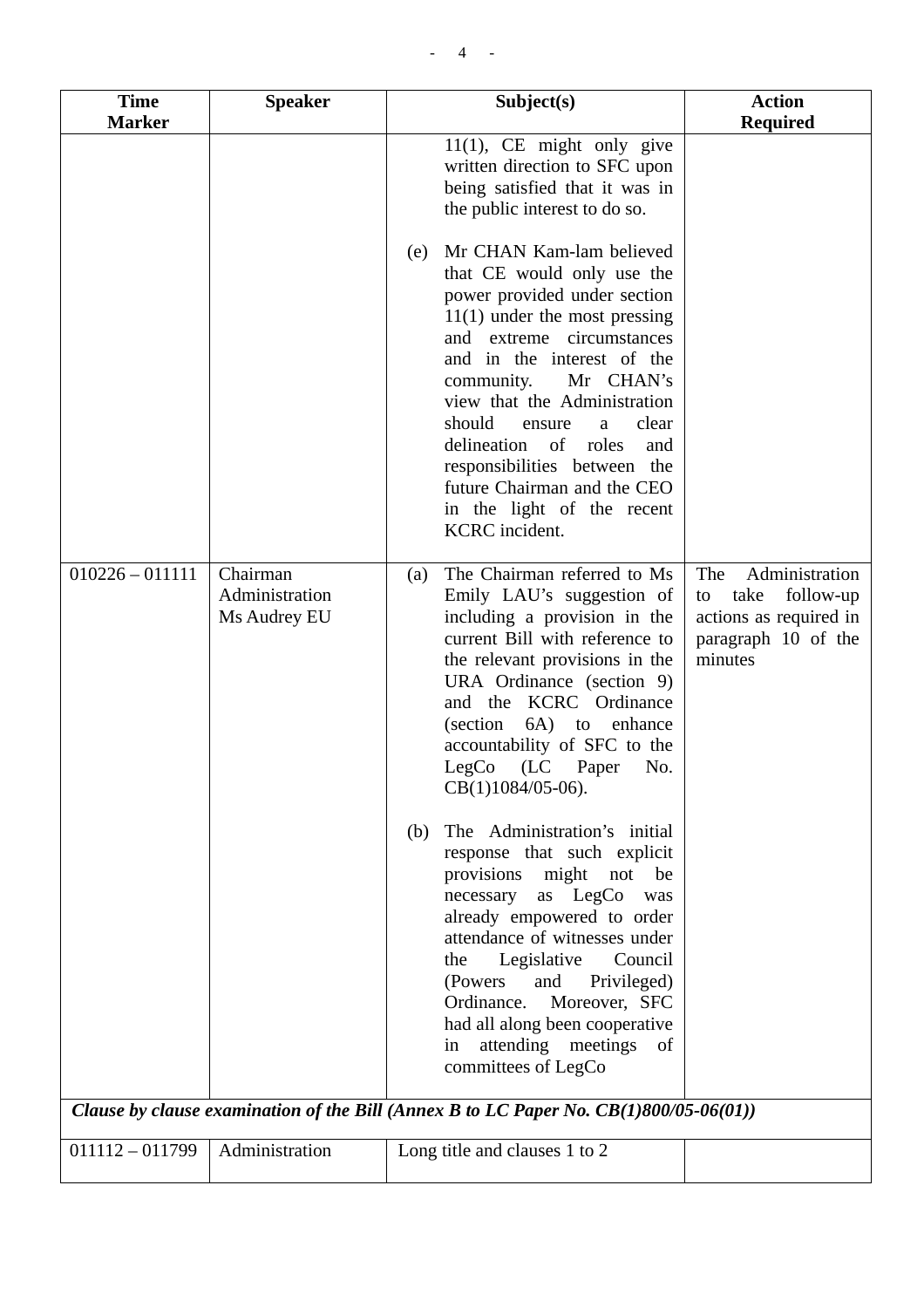| <b>Time</b>       | <b>Speaker</b>             | Subject(s)                                                              | <b>Action</b>   |
|-------------------|----------------------------|-------------------------------------------------------------------------|-----------------|
| <b>Marker</b>     |                            |                                                                         | <b>Required</b> |
| $011800 - 015429$ | Chairman<br>Administration | The following issues were raised<br>during the examination of clause 3: |                 |
|                   | Mr CHAN Kam-lam            |                                                                         |                 |
|                   | Mr Bernard CHAN<br>ALA6    | Given<br>that<br>the<br>future<br>(a)<br>Chairman<br>would<br>be        |                 |
|                   | Ms Audrey EU               | non-executive and would not                                             |                 |
|                   |                            | be involved in the day-to-day                                           |                 |
|                   |                            | operation of SFC, the concern                                           |                 |
|                   |                            | of Mr CHAN Kam-lam and                                                  |                 |
|                   |                            | Mr Bernard CHAN about the                                               |                 |
|                   |                            | appropriateness or otherwise                                            |                 |
|                   |                            | either<br>that<br>an<br>executive                                       |                 |
|                   |                            | director or a non-executive                                             |                 |
|                   |                            | director (NED) could act as                                             |                 |
|                   |                            | the future SFC Chairman in<br>the latter's temporary absence.           |                 |
|                   |                            |                                                                         |                 |
|                   |                            | As the future Chairman was<br>(b)                                       |                 |
|                   |                            | non-executive<br>in<br>nature,                                          |                 |
|                   |                            | depending<br>the<br>on                                                  |                 |
|                   |                            | circumstances, the Chairman<br>might not be "unable to act"             |                 |
|                   |                            | illness or<br>due to minor                                              |                 |
|                   |                            | temporary absence from Hong                                             |                 |
|                   |                            | Kong. Hence, an acting                                                  |                 |
|                   |                            | arrangement might not be                                                |                 |
|                   |                            | necessary.<br>In<br>the                                                 |                 |
|                   |                            | circumstances<br>the<br>that<br>Chairman was really unable to           |                 |
|                   |                            | act and an Acting Chairman                                              |                 |
|                   |                            | was required,<br>the                                                    |                 |
|                   |                            | Administration's<br>policy                                              |                 |
|                   |                            | thinking was for the CEO to                                             |                 |
|                   |                            | act as Chairman.<br>In the                                              |                 |
|                   |                            | event that the Chairman was                                             |                 |
|                   |                            | unable to act for a relatively<br>long period, consideration            |                 |
|                   |                            | would be made for a NED to                                              |                 |
|                   |                            | Chairman.<br>If<br>act<br>as                                            |                 |
|                   |                            | circumstances<br>warranted,                                             |                 |
|                   |                            | consideration would be made                                             |                 |
|                   |                            | for the Chief Executive to                                              |                 |
|                   |                            | appoint a new Chairman.                                                 |                 |
|                   |                            | ALA6's concern that whether<br>(c)                                      |                 |
|                   |                            | the power of the Commission                                             |                 |
|                   |                            | to assign functions to the                                              |                 |
|                   |                            | Chairman, Deputy Chairman                                               |                 |
|                   |                            | and the CEO provided under                                              |                 |
|                   |                            | proposed section 9D of the<br>Bill would result in functions            |                 |
|                   |                            | assigned being in conflict                                              |                 |